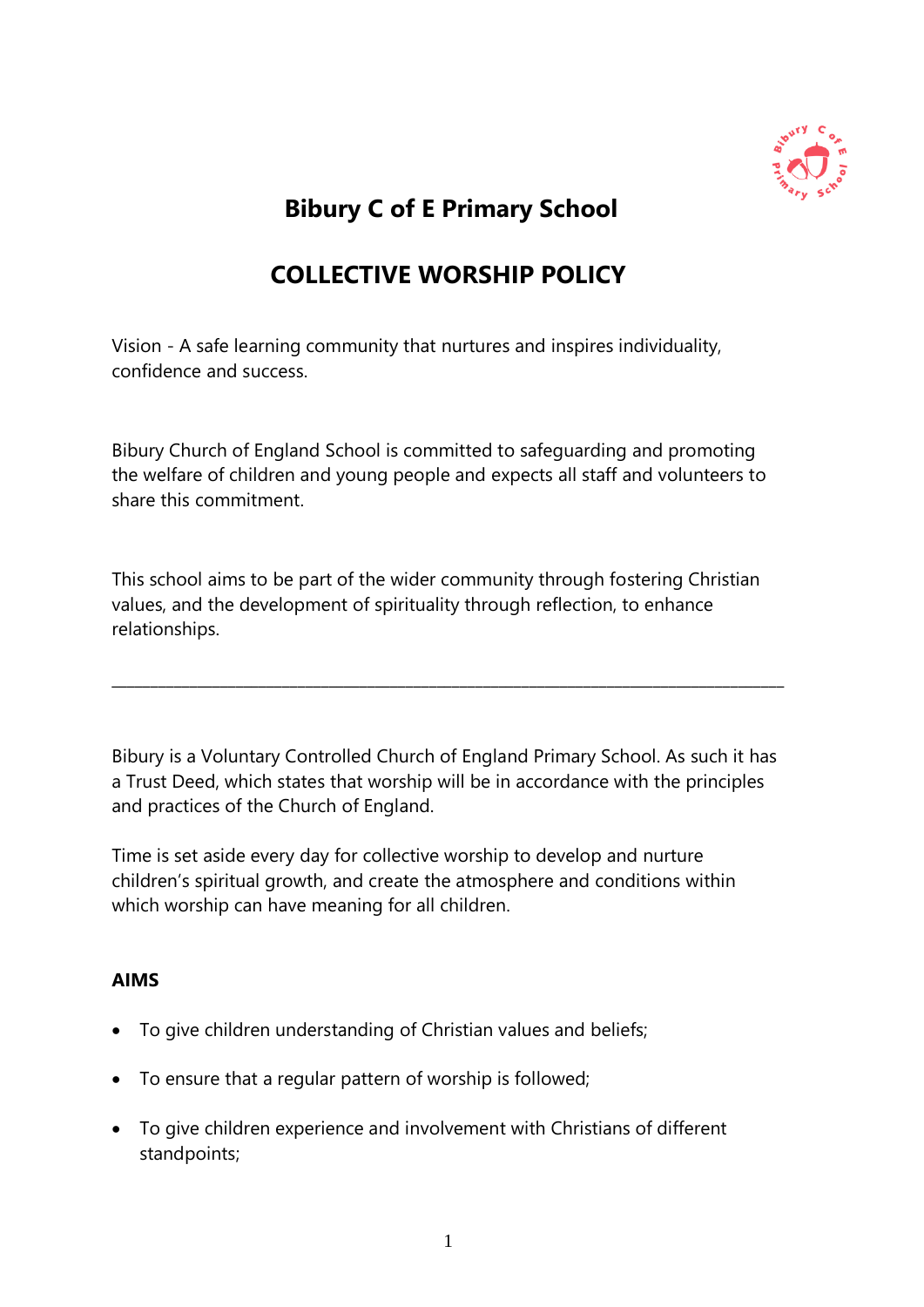- To develop, encourage and support children leading worship
- To encourage involvement with the local Church community;
- To include stories, and information from other World Faiths, that promote respect for other people's beliefs.

# **METHODOLOGY AND APPROACH**

It is expected that children will participate in worship and will show:

- a) appropriate behaviour and respect the needs of others;
- b) appreciation of their role within the school community.

It is expected that children will learn:

- a) something of the rituals, liturgy and symbolism of the Christian faith;
- b) special events and times in the Church's calendar;
- c) some prayers both well known and school based (eg. school prayer, Lord's prayer, The Grace)

Each Act of Collective Worship will last approximately 20 minutes and include:

- time for a variety of prayers and forms of meditation;
- stillness and quiet reflection;
- mention of or reference to God/ Jesus.

It may include:

- music and song
- use of Christian symbols
- an appropriate period of reflection
- lighted candle/s
- celebration

Collective Worship is planned at the beginning of each term. This follows a theme and the timetable is displayed in the staff room. This outlines dates, times, themes and the key person involved for each assembly. The timetables and evaluations are kept for record.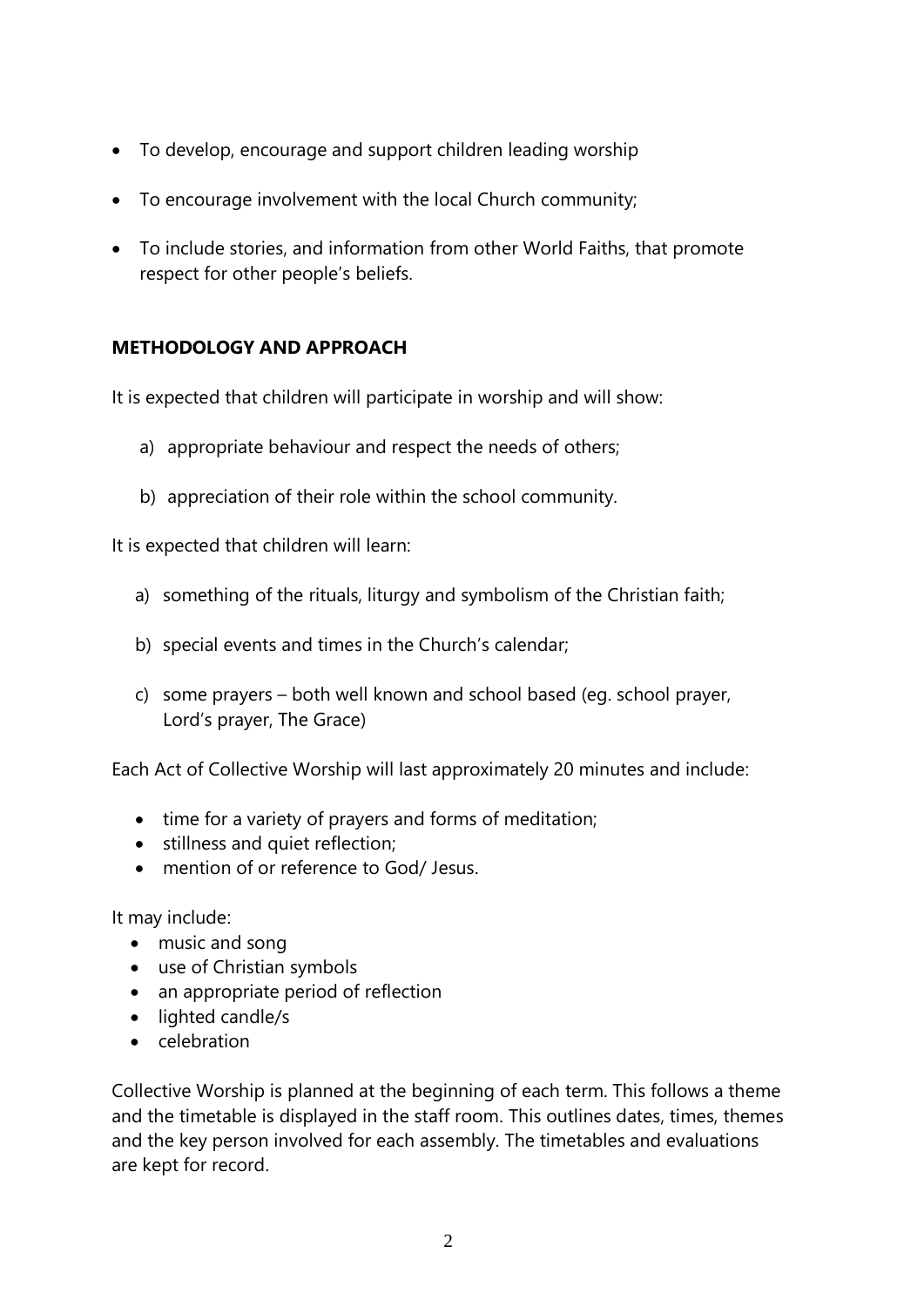It is important that staff and pupils share together in worship in order to enhance our Christian ethos.

Members of other churches and people who work for charities may be invited to lead the worship.

The church is used for daily worship and at times such as Harvest time, Christmas, Easter; for special occasions such as Christingle, the School Leavers' service; and when appropriate, other acts of collective worship.

## **SPECIFIC ISSUES**

The school respects the integrity of religious communities from which the pupils come and recognises that parents have the right to withdraw a child from an Act of Collective Worship. If they wish to do so, parents must inform the headteacher in writing and will be encouraged to discuss the matter.

It is our school's responsibility to develop and nurture children's spiritual growth. This includes helping children to develop their understanding of how people's beliefs and values help them make informed choices in life. In addition to the curriculum, we do this through:

 Off site visits - DBS checks where necessary. Permission for off site visits is requested and relevant risk assessments undertaken. Adult supervision is essential for pupils going off site. We will create a safe atmosphere where all children will experience conditions for quiet reflection and enhancement of personal spirituality.

 Personalised learning – worship will be in accordance with the principles and practices of the Church of England. Pupils are encouraged to pose their own questions, participate and lead whole school and group assemblies/ services.

 Links with Christian groups and people from other faiths encourage pupils to think about the impact they can have on others eg. initiatives such as charity fund raising

 Thinking about citizenship and here we aim to broaden children's understanding of our school as a Christian community both locally, nationally and globally. In addition they will learn more about our multi-ethnic society and their place in it.

## **MONITORING AND REVIEW**